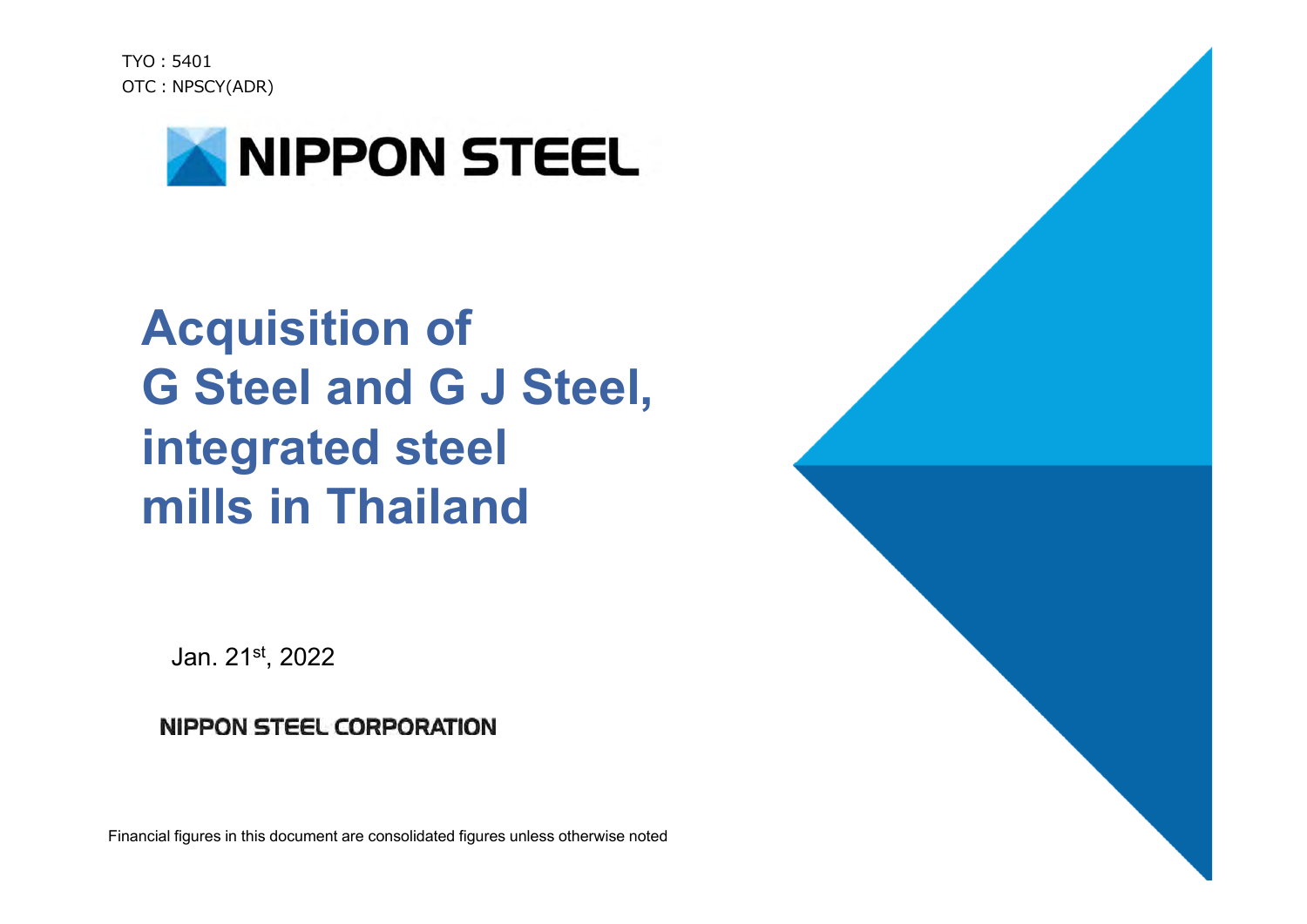### **Acquisition of G Steel and G J Steel (G/GJ Steel)**

**NIPPON STEEL will acquire shares in G Steel and GJ Steel to make it subsidiariesG/GJ Steel are the only integrated flat steel producers in Thailand with facilities including electric arc furnaces (EAFs) and hot strip mills, supplying hot-rolled steel sheets for general purpose**

On January 21, 2022, NSC entered into a share purchase agreement with funds managed by Ares SSG, currently the largest indirect shareholder in G/GJ Steel. As a result, NSC will also launch a tender offer for the remaining shares of G/GJ Steel.



**GOAL: To become an insider as a local integrated steel mill in Thailand, thereby capturing the growing local demand for hot-rolled steel sheets for general purpose use**



 $\overline{2}$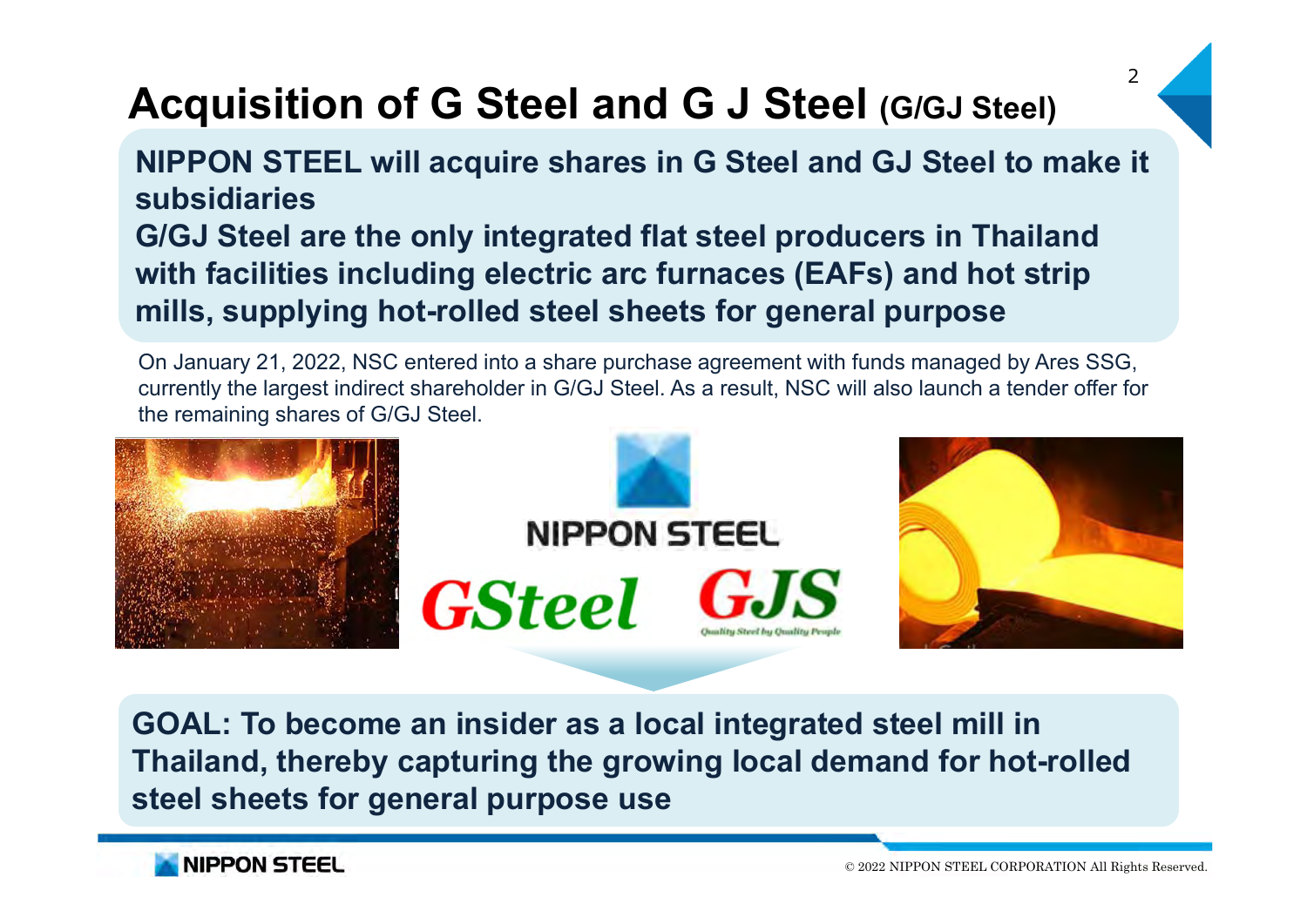### **G/GJ Steel Overview**

**The only integrated flat steel producers and two of the largest Thai companies producing crude steel and hot-rolled steel sheets in Thailand**

| <b>Company overview</b>              | <b>Footprints</b>                                                           |                                                   |                   |                                      |
|--------------------------------------|-----------------------------------------------------------------------------|---------------------------------------------------|-------------------|--------------------------------------|
|                                      | <b>G</b> Steel                                                              | <b>GJ Steel</b>                                   | <b>Total</b>      |                                      |
| Company name                         | <b>G Steel Public</b><br><b>Company Limited</b>                             | <b>G J Steel Public</b><br><b>Company Limited</b> |                   | <b>NIPPON STEE</b><br>existing bases |
| Founded                              | 1995<br>as Siam Strip Mill                                                  | 1994<br>as Nakornthai Strip Mill                  |                   |                                      |
| Revenue* (mm THB/yr)                 | 9,314                                                                       | 11,379                                            | 20,693            |                                      |
| Sales volume* (mm t/yr)              | 0.58                                                                        | 0.71                                              | 1.29              | <b>Bangkok</b>                       |
| Production capacity<br>(mm t/yr)     | 1.58                                                                        | 1.50                                              | 3.08              |                                      |
| <b>Product types</b><br>manufactured | (Mainly for construction,<br>Hot-rolled coil<br>steel pipes, and wholesale) |                                                   |                   |                                      |
| # of employees**                     | 613                                                                         | 680                                               | 1,293             |                                      |
| <b>Listing Market</b>                | <b>Stock Exchange of Thailand</b>                                           |                                                   |                   | lity Steel by Ouality People         |
|                                      |                                                                             | * CY2020 actual, unconsolidated                   | **As of Dec, 2020 |                                      |

**O** NIPPON STEEL Group's



**Process of manufacturing**



NIPPON STEEL

© 2022 NIPPON STEEL CORPORATION All Rights Reserved.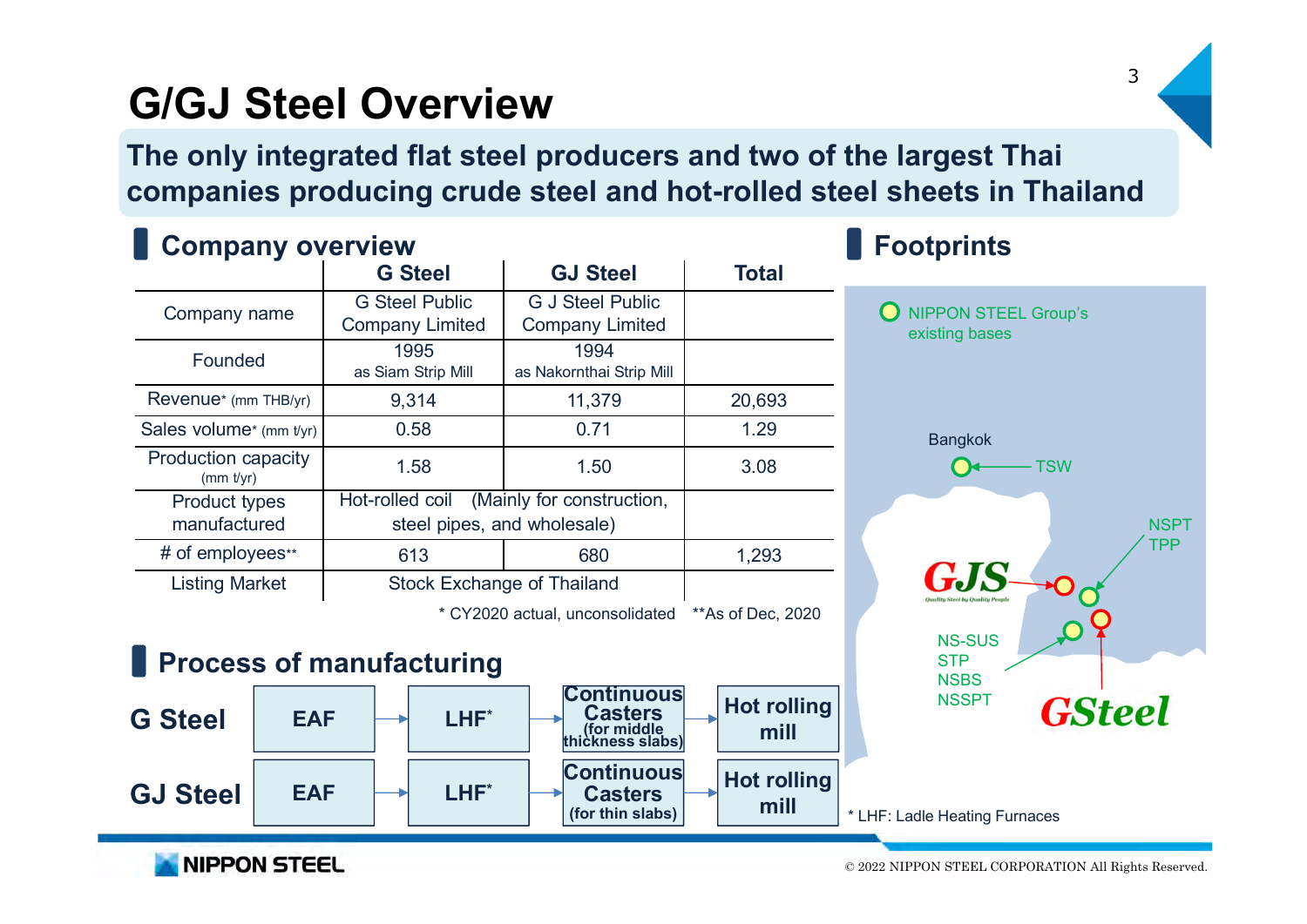### **G/GJ Steel Performance Trends**

**After Ares SSG gained control of G/GJ Steel in 2019 and implemented a management improvement plan, both companies have regained profitability**



Notes:

The total figures are the sum of the individual companies, before consolidation adjustments

\*1 GJ Steel entered the Tolling agreement with G Steel to increase the normal capacity during off peak power usage commencing in 4th quarter of 2017

\*2 EBITDA = Operating Profit + (Depreciation and amortization + Work roll amortization)

\*3 Operating Profit = Revenue from sale/service – (Cost of sale/services + Selling/Administrative expenses + Bad and doubtful debts expense) THB/USD: (2017~2021) 31.16, 32.57, 31.23, 31.29, 31.29, respectively

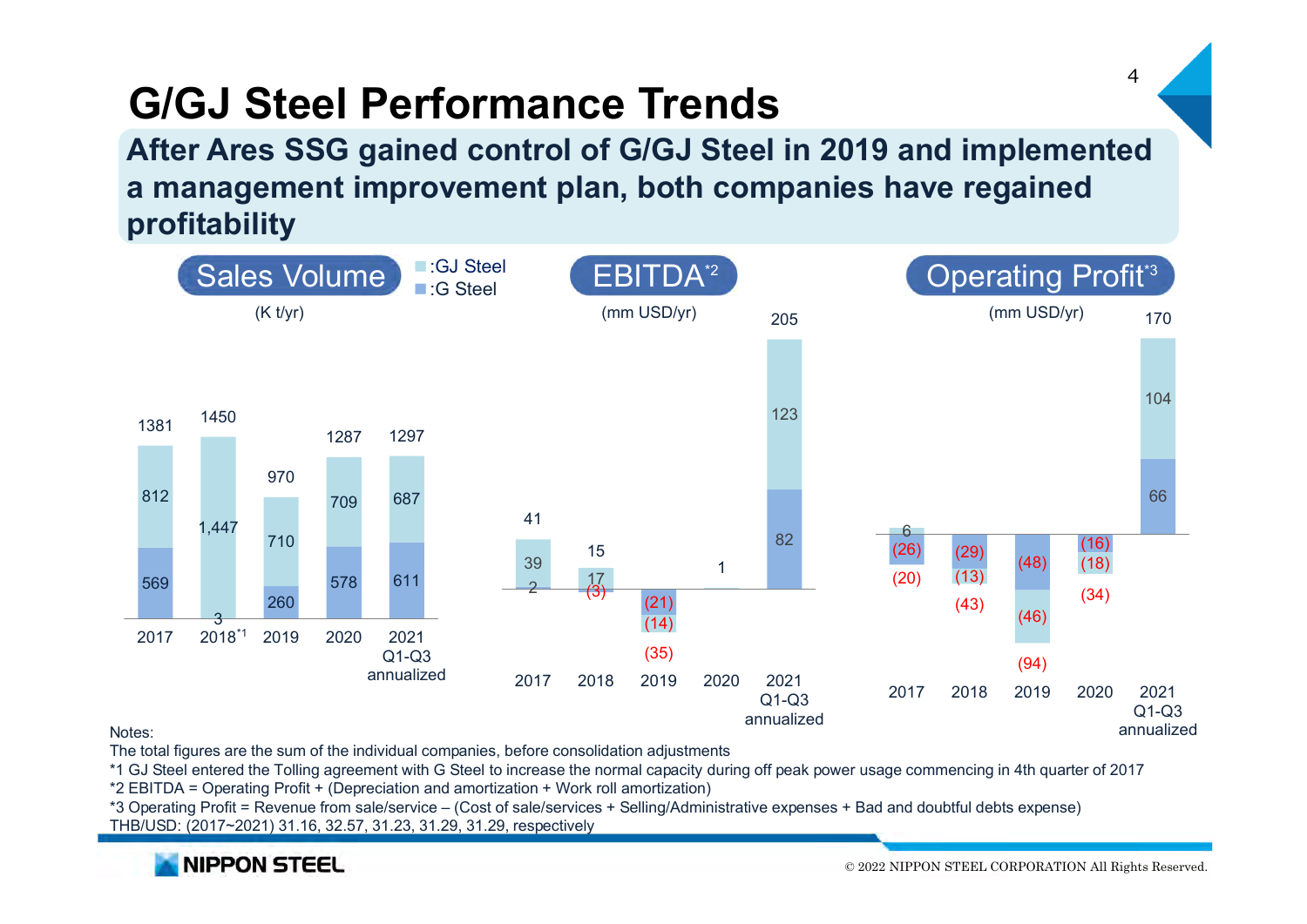### **Acquisition Structure Overview**

#### **(1) Acquisition of shares and shareholder loans from Ares SSG's SPCs**

Acquire all shares of the SPCs, which holds shares of, and shareholder loans to, G/GJ Steel, from a fund managed by Ares SSG, the largest indirect shareholder of G/GJ Steel (acquisition completion targeted in February 2022, After preconditions for the transaction are satisfied)

#### **(2) Tender offer for shares of G/GJ Steel**

Tender offer to be launched promptly after acquisition of shares from Ares SSG's SPC Tender offer price: G Steel: 0.0081USD/share (0.27THB/share\*)

According to securities laws in Thailand, a tender offer is required when acquiring more than a certain percentage of shares in a company (25%/50%/75%) GJ Steel: 0.0178USD/share (0.59THB/share\*) \* Reference value based on the rate announced by (BJ) Central Bank of Thailand as of January 18, 2022 Central Bank of Thailand as of January 18, 2022



**NIPPON STEEL**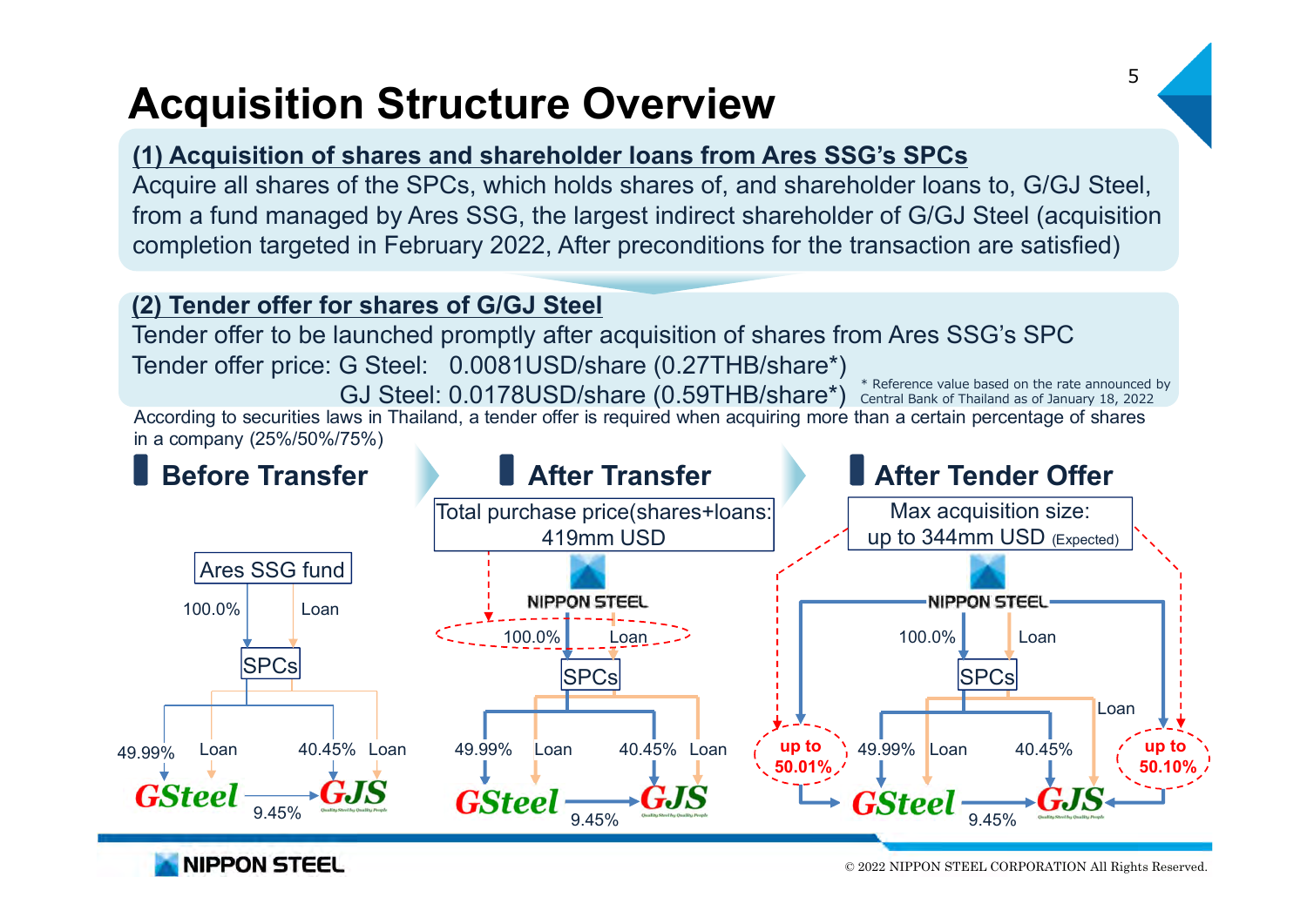

# **Strategic Rationale for the Acquisition**

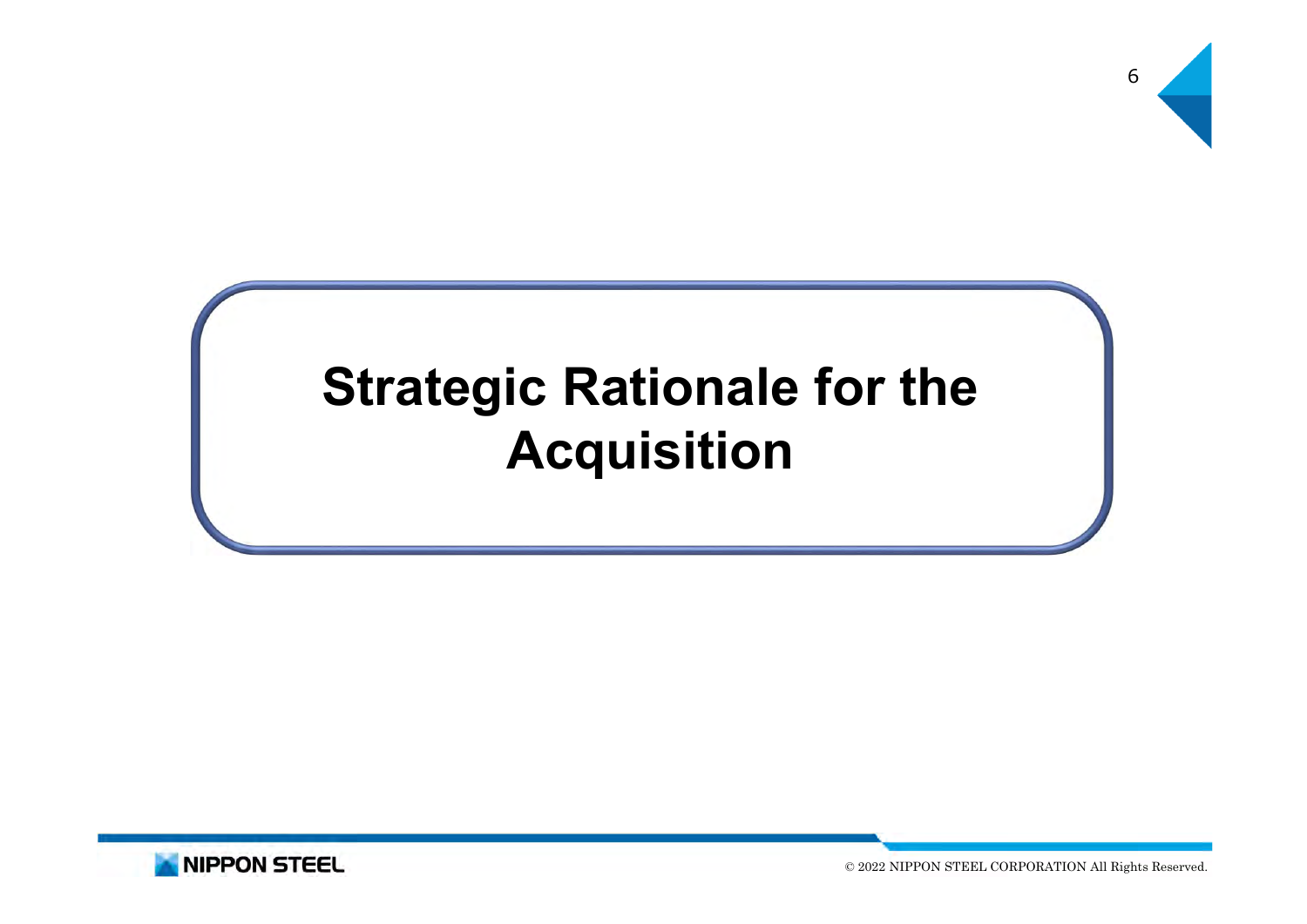### **Global Business Strategy of NIPPON STEEL**

- **Expand integrated production capacity in overseas markets where steel demand is growing**
- **Achieve "100 million ton global crude steel capacity per annum" through capacity expansion in India, and M&A of local integrated steel mills in Asia**



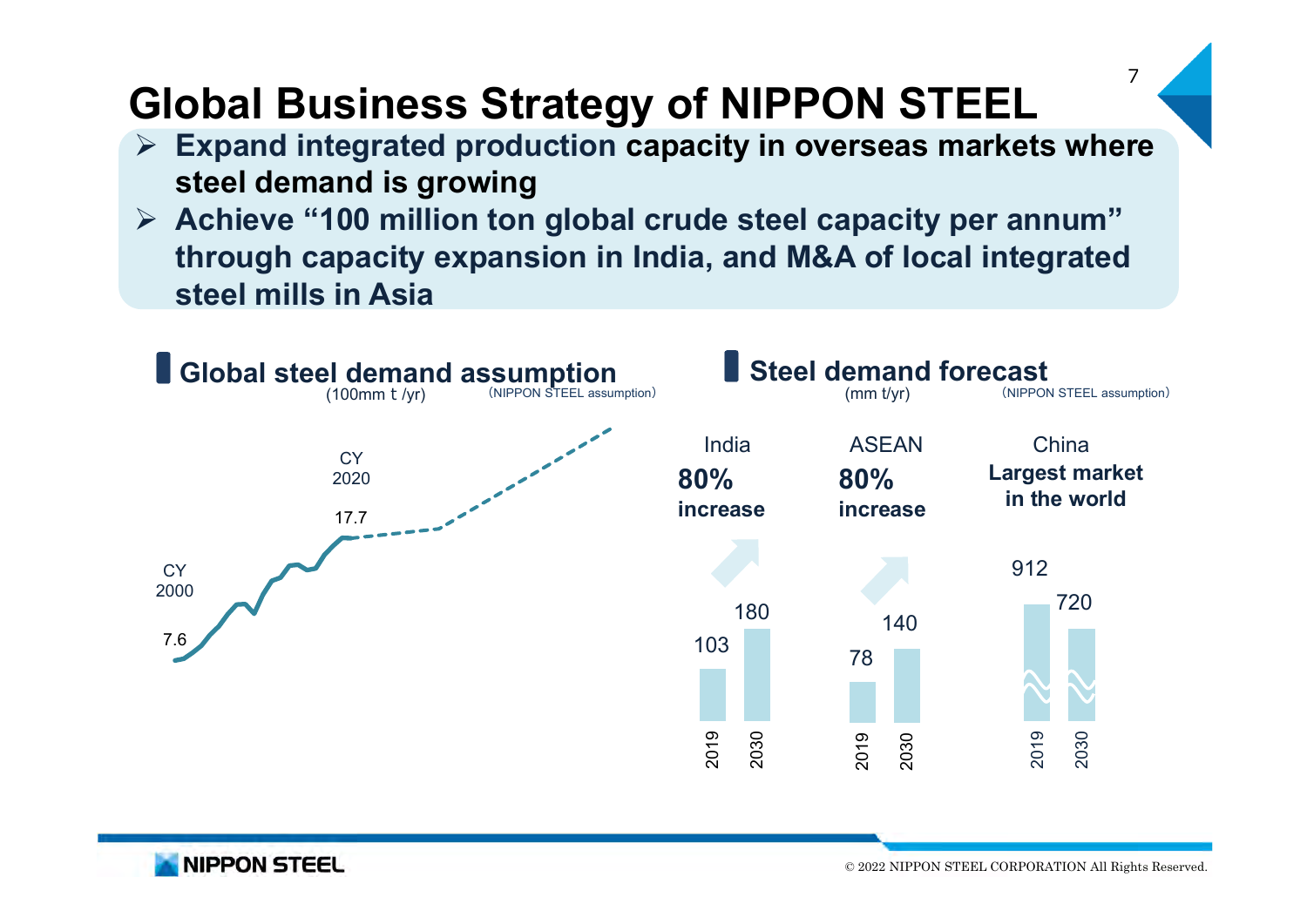### **Thailand Steel Market Overview**

- ♦ **Second largest demand after Vietnam (approx. 18 million tons) in ASEAN (approx. 80 million tons)**
- ♦ **As Thailand has developed as a competitive exporter of industrial products, its domestic steel demand from the manufacturing sector and demand for high-quality steel is one of the highest among ASEAN countries**
- ♦ **The steel demand for general purpose from civil engineering and construction etc. accounts for 60% of the steel demand in Thailand**



**NIPPON STEEL**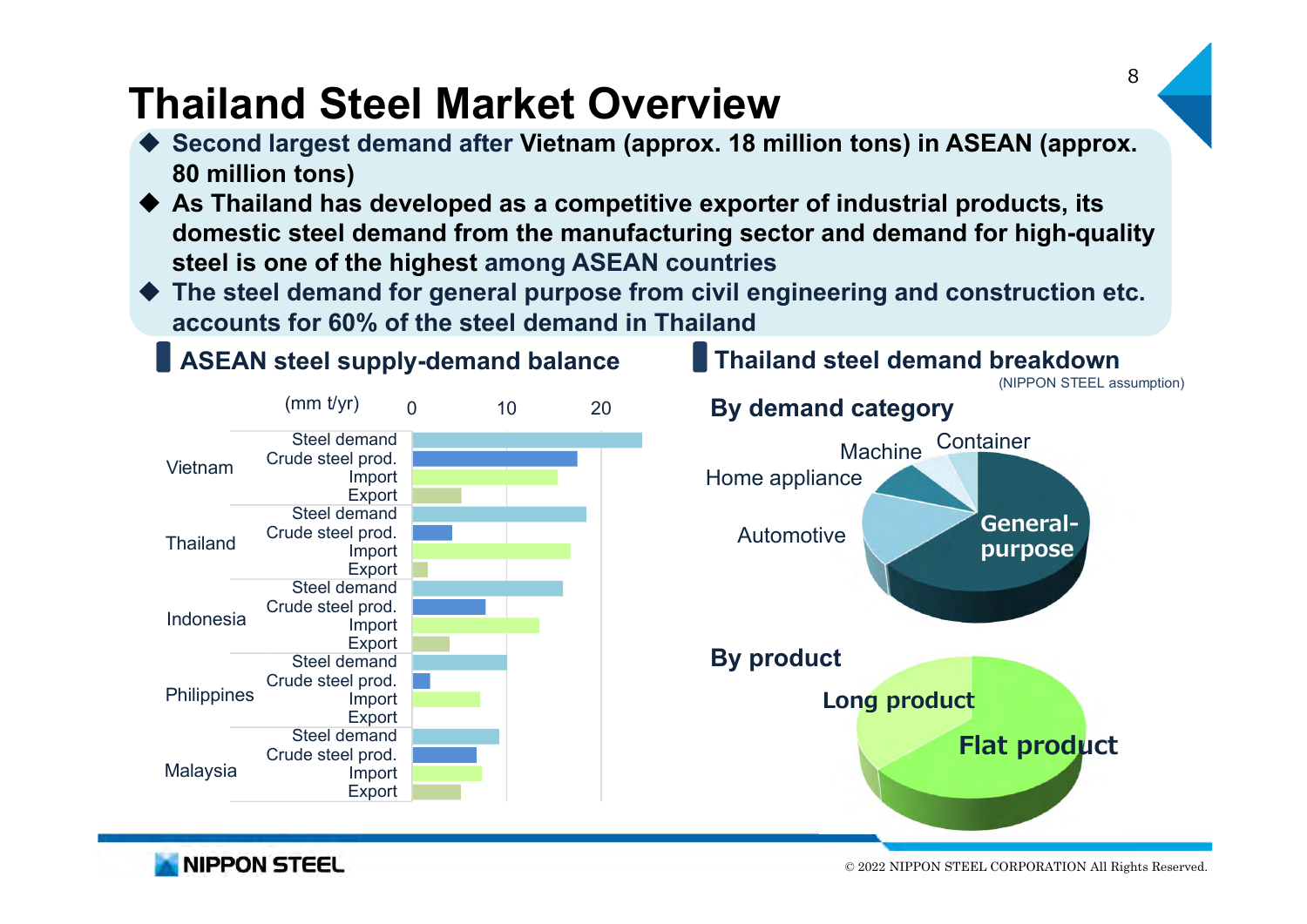#### 9**Thailand Market in our Global Business Strategy**

**Thailand, a developed manufacturing export base with a high ratio of manufacturing businesses among ASEAN countries, is an important market for NSC**

**Since the 1960s, NSC has established downstream mills in Thailand, where NSC has been supplying semi-finished products from Japan to meet demands for high-quality steel from local manufacturing businesses, such as automotive and home appliance businesses**



**Majority of steel demand in Thailand is general-purpose steel products, supplied by local manufacturers To capture more of the local demand for general-purpose steel, it is important to become an insider as a local integrated steelmaker**

**NIPPON STEEL**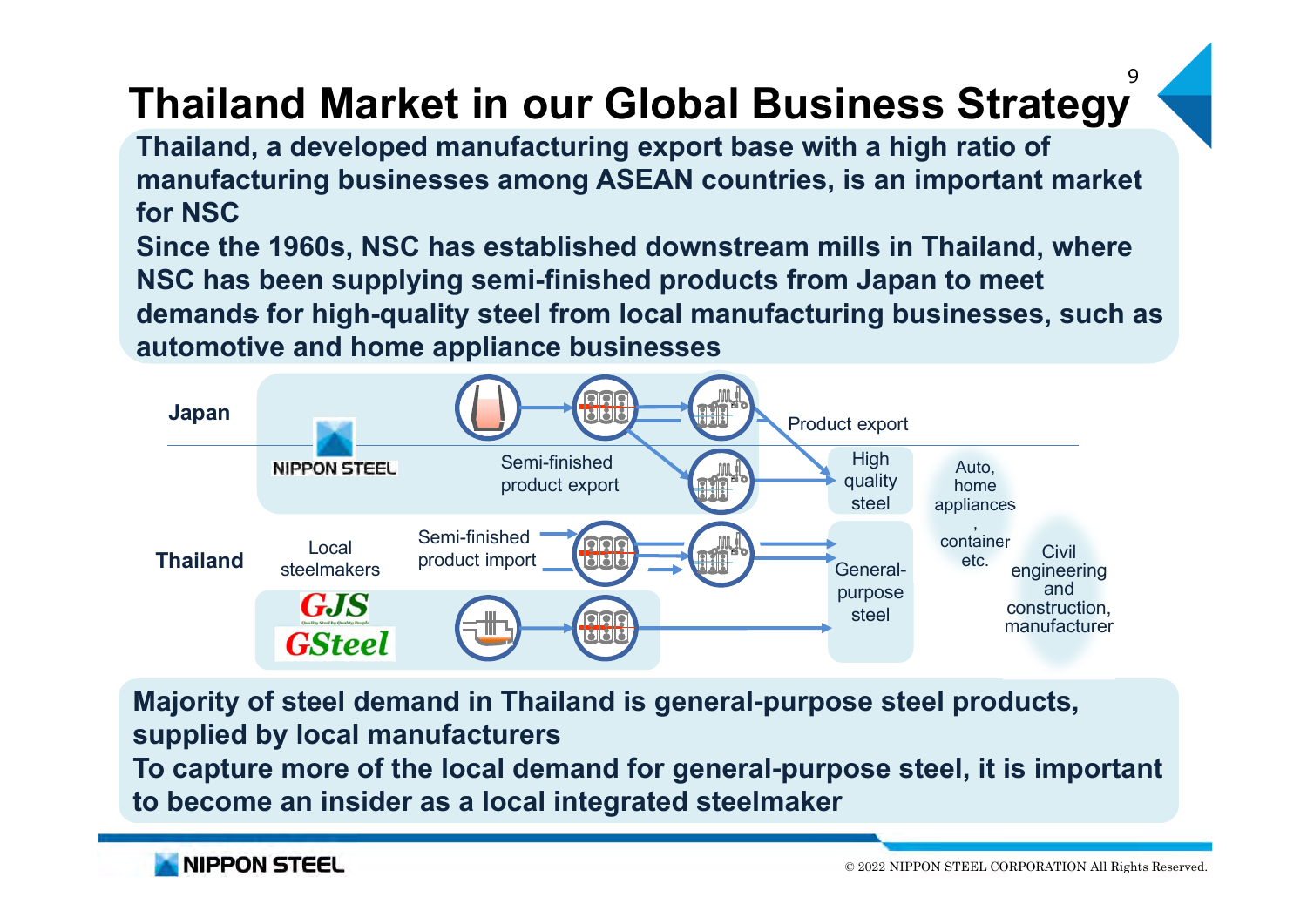### **Strategic Rationale for the Acquisition**

| <b>Purpose:</b>                                                                          | <b>Thailand hot-rolled steel</b><br>sheets demand breakdown<br>(NIPPON STEEL<br>Capturing general-purpose hot-rolled steel demand for<br>assumption)<br>To be<br><b>General-</b><br>wide application, which accounts for the largest<br>ocesseo<br>purpose<br><b>HRC</b><br>to be<br>segment of the steel market and is expected to grow<br>pickled                                                    |
|------------------------------------------------------------------------------------------|--------------------------------------------------------------------------------------------------------------------------------------------------------------------------------------------------------------------------------------------------------------------------------------------------------------------------------------------------------------------------------------------------------|
| To be an insider as a<br>local integrated<br>steelmaker with EAFs<br>and hot strip mills | Become an insider in Thailand as a local integrated steelmaker as<br>countries all over the world are shifting towards protectionism<br>Capture total added value from integrated operation<br>Upstream capacity matching the steel demand in Thailand<br>➤<br>Future potential development base for promoting "High-grade steel<br>production in large-sized EAFs", as our Carbon Neutral Vision 2050 |
| <b>Acquisition of capacity</b><br>in brown field                                         | Enter the Thailand market without changing the S&D balance<br>➤<br>Avoid risks such as in ramping up green field facilities and sales<br>network                                                                                                                                                                                                                                                       |

#### **Acquisition of G/GJ Steel,**

#### **integrated steelmakers with EAFs and hot strip mills**

**Utilize existing management resources for manufacturing and distribution etc.; Improve the operations and product quality in integrated steelworks with EAFs and hot strip mills; Seek possibility of high-quality steel manufacturing with EAFs in ASEAN; and Contribute to economic growth in Thailand by supplying wide range of steel needed in its market**

**Secure new options in global business strategy**

![](_page_9_Picture_6.jpeg)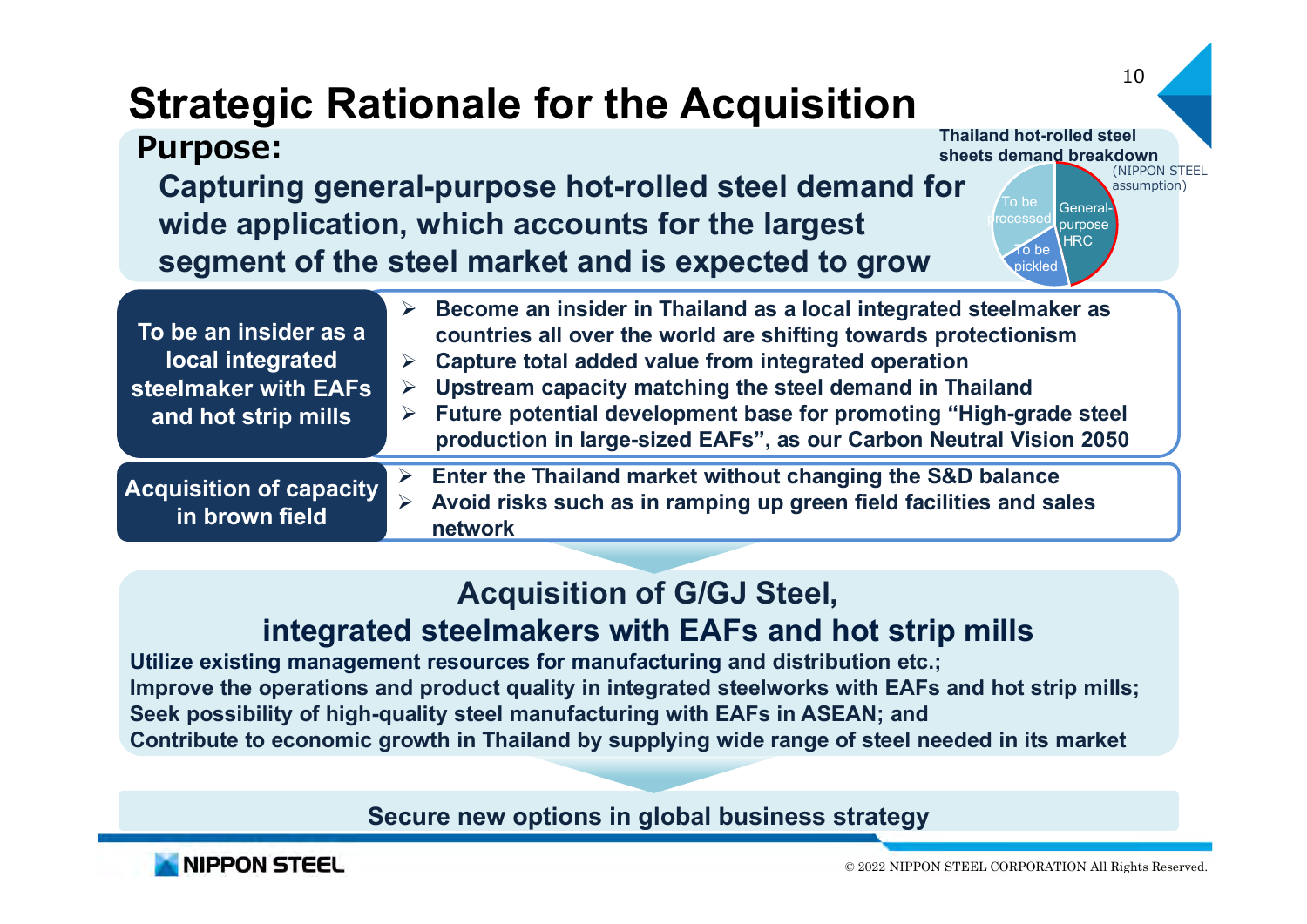### **Impact on Consolidated Financial Statement**

![](_page_10_Picture_1.jpeg)

### **Cash Flow**

- Total consideration for share purchase agreement with Ares SSG: 419mm USD(Approx. 48bn JPY) ⇒ Expected Closing in February 2022
- $\triangleright$  Total consideration for the tender offer: Maximum purchase amount  $\sim$ 344mm USD (Approx. 40bn JPY) (Expected) ⇒ Settlement after completion of the tender offer

#### Balance Sheet

 $\triangleright$  It is expected to reflect the target companies' assets and liabilities in our consolidated BS at the end of the fourth quarter of FY2021

Approx. 7bn JPY interest-bearing debt will be consolidated

#### **Income Statement**

 $\triangleright$  As consolidated subsidiaries, their profits and losses will be reflected in our consolidated PL from the first quarter of FY2022

Plans to reflect G/GJ Steel's January to March 2022 results in NIPPON STEEL's April to June 2022 consolidated financial results

![](_page_10_Picture_11.jpeg)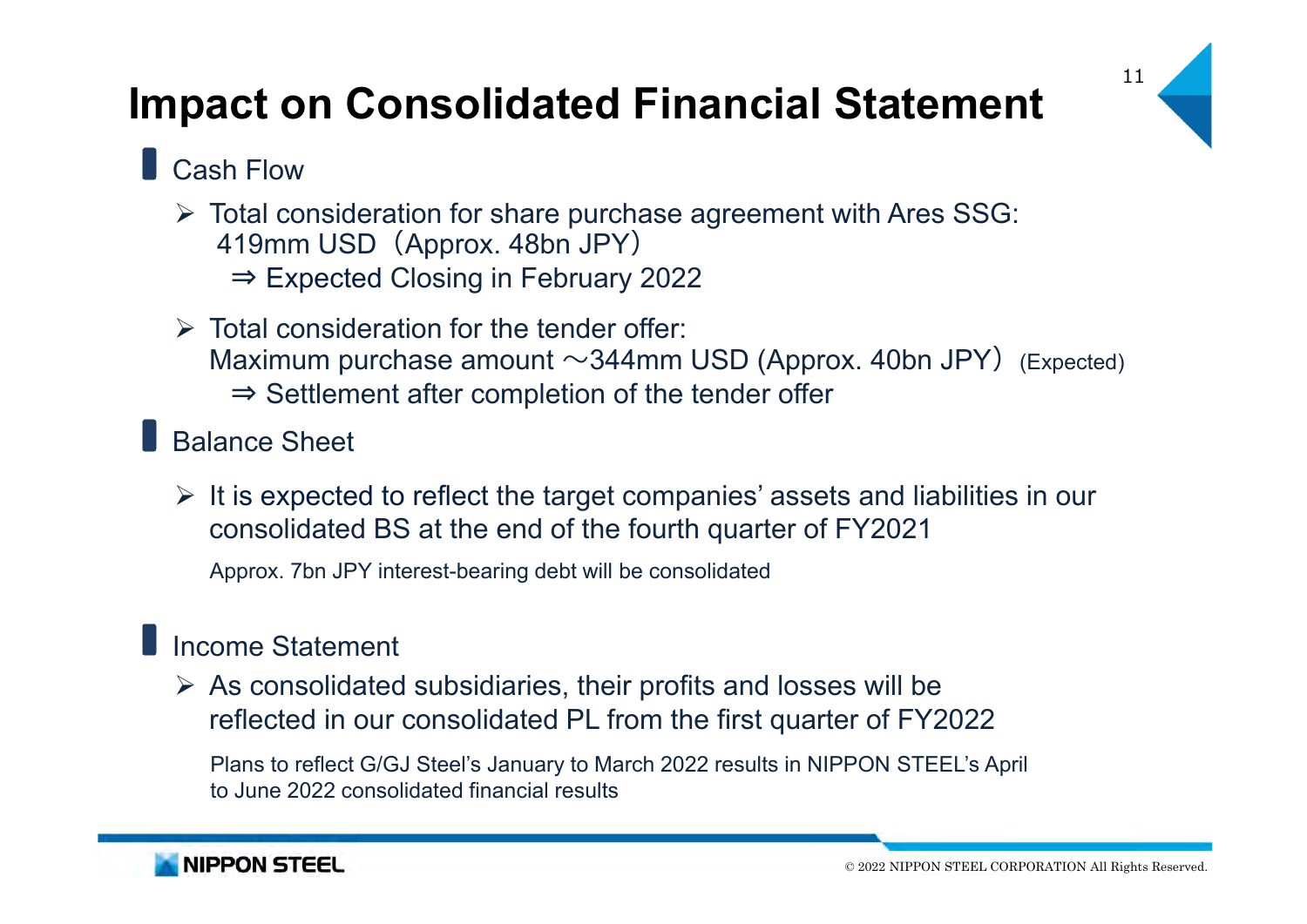## **Deepening and Expansion of Overseas Business**

Moving up to a full-scale overseas business stage to secure higher added value with integrated steel production framework in "geography and areas where steel demand is promisingly expected to grow" and "sectors in which ou

![](_page_11_Figure_2.jpeg)

- $\blacktriangleright$  **Build a domestic strong framework enabling us to manufacture products of the highest grade**
- **Expand integrated steel production framework to capture local demands in overseas markets**
- **Aim to increase profit through capturing growing steel demands for high-grade steel and in overseas market**

**NIPPON STEEL**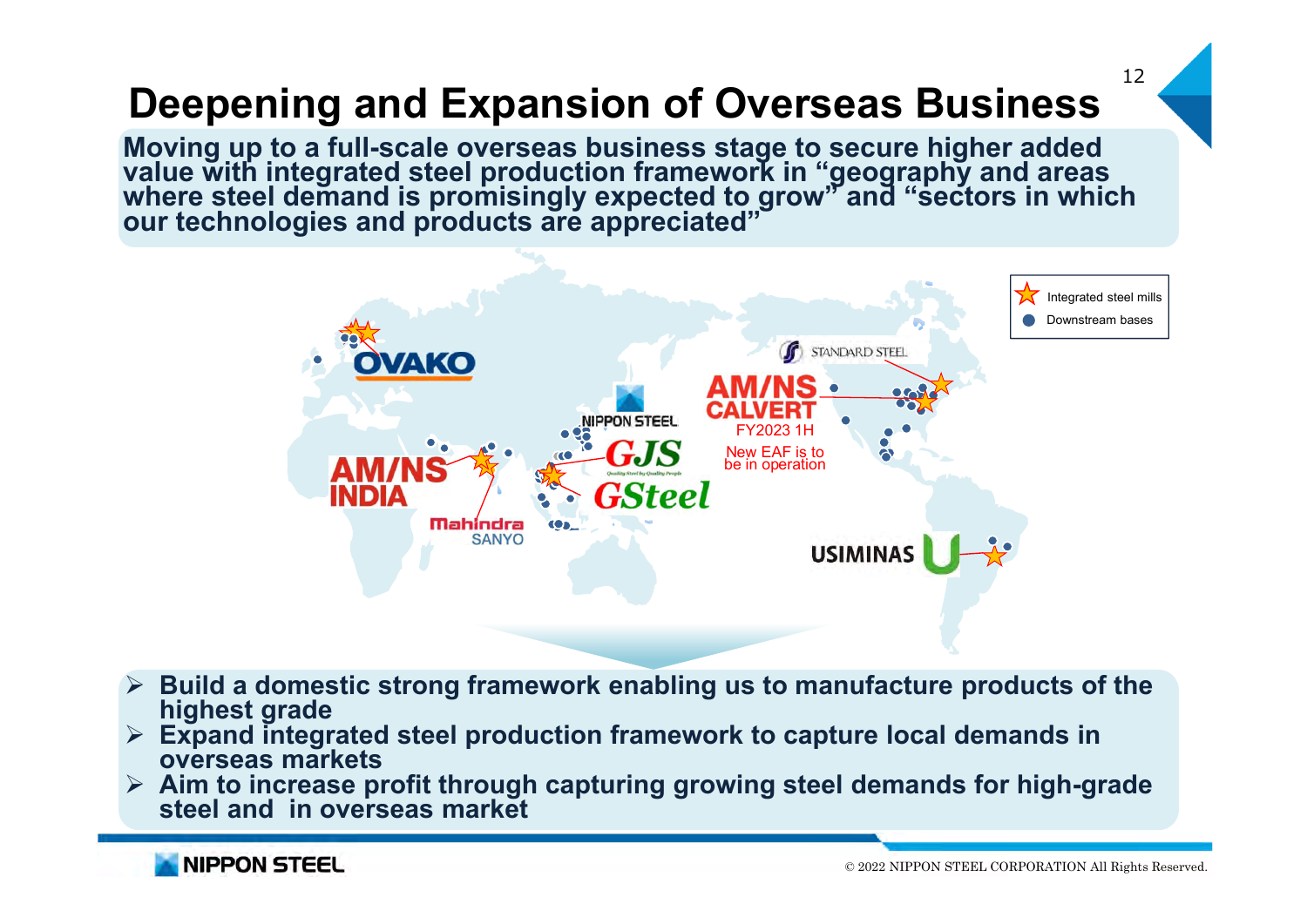![](_page_12_Figure_0.jpeg)

![](_page_12_Picture_1.jpeg)

![](_page_12_Picture_2.jpeg)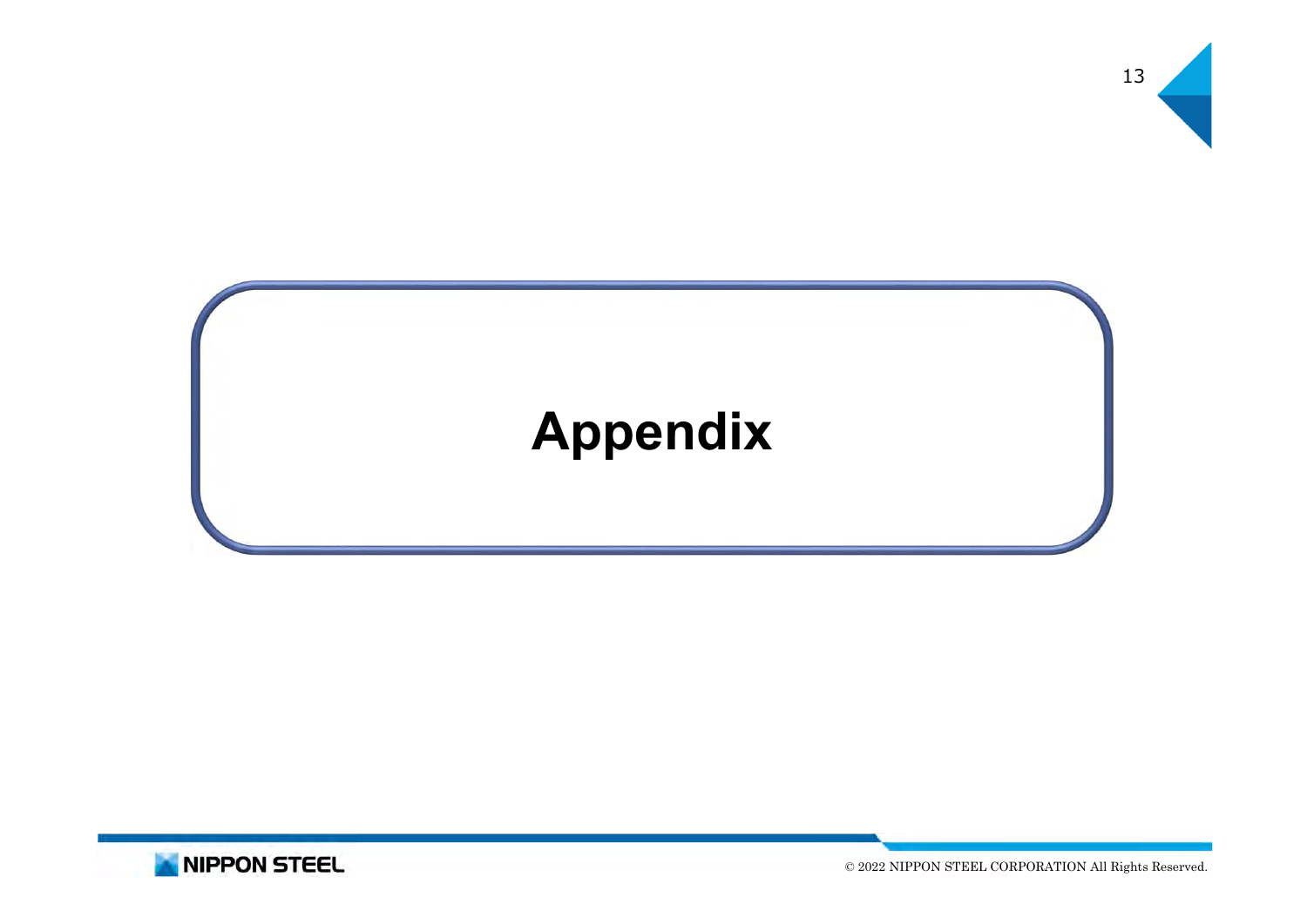![](_page_13_Figure_0.jpeg)

**NIPPON STEEL**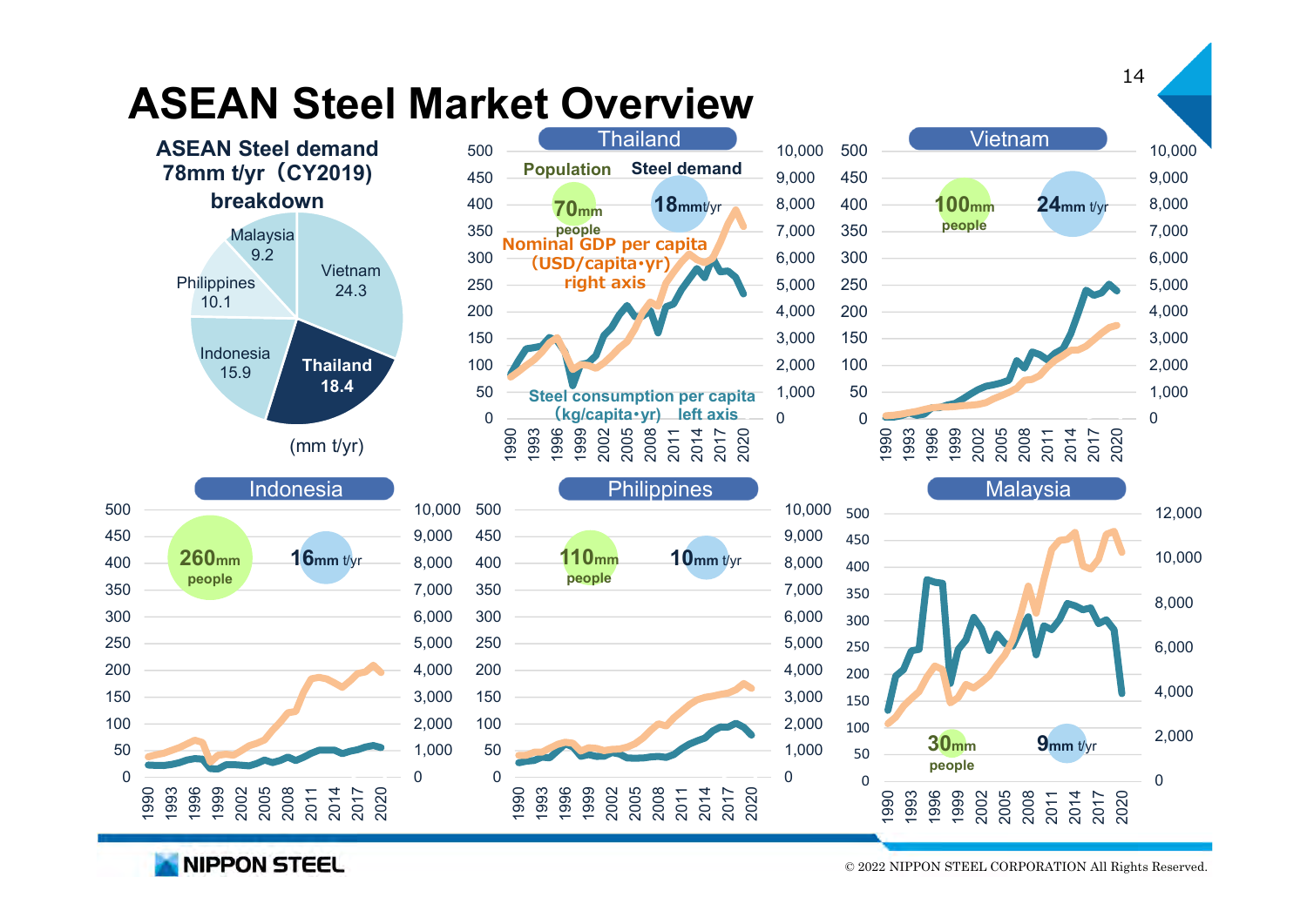![](_page_14_Figure_0.jpeg)

© 2022 NIPPON STEEL CORPORATION All Rights Reserved.

NIPPON STEEL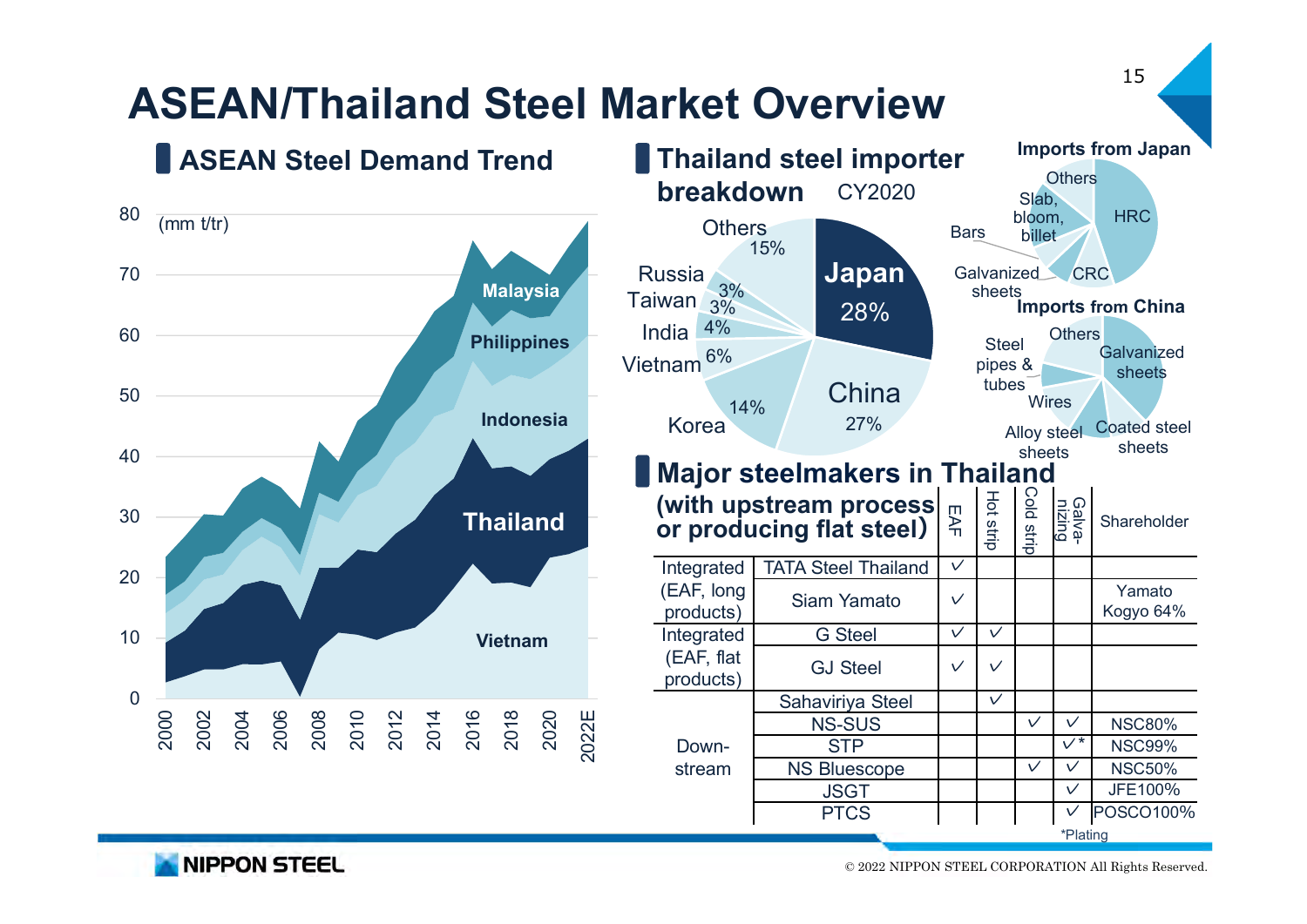#### 16**NSC Group's major manufacturing base in ASEAN**

|                                    | * Scheduled to be integrated with NS-SUS on April, 2022 |                 |                                                             | Capability                                            |          | NSC's       |            |
|------------------------------------|---------------------------------------------------------|-----------------|-------------------------------------------------------------|-------------------------------------------------------|----------|-------------|------------|
|                                    | Product                                                 |                 | Company name                                                | <b>Process</b>                                        | 10K t/yr | Founded     | Investment |
| Thailand                           | <b>Sheets</b>                                           | <b>NS-SUS</b>   | <b>NS-Siam United Steel</b>                                 | Cold strip/<br>Galvanizing                            | 100      | 1995        | 80%        |
|                                    | Tinplate                                                | STP*            | Siam Tinplate                                               | Plating                                               | 27       | 1988        | 99%        |
|                                    | Pipe                                                    | <b>NSPT</b>     | NIPPON STEEL PIPE(Thailand)                                 | Pipe welding/ Cold<br>forging/ Heat treatment         | 16       | 1963        | 58%        |
|                                    | Bar & Wire                                              | <b>NSSPT</b>    | <b>NIPPON STEEL Steel</b><br>Processing(Thailand)           | Wire drawing                                          | 10       | 1997        | 67%        |
|                                    |                                                         | TSW             | Thai Special Wire                                           | Wire drawing                                          | 2        | 1974        | 51%        |
|                                    |                                                         | <b>TPP</b>      | <b>THAI PRECISION PRODUCTS</b>                              | Precision processing                                  | 1        | 2012        | 80%        |
| Thai/Vietnam<br>Indonesia/Malaysia | <b>Sheets</b>                                           | <b>NSBS</b>     | <b>NS Bluescope</b>                                         | Pickling/Cold strip/<br>Galvanizing/Coating           | 92       | 2013 joined | 50%        |
| Vietnam                            | <b>Sheets</b>                                           | <b>CSVC</b>     | China steel and NIPPON STEEL<br>Vietnam joint stock Company | Annealing/Galvanizing                                 | 120      | 2009        | 30%        |
|                                    | Pipe                                                    | <b>NPV</b>      | <b>NIPPON STEEL Spiral Pipe</b><br>Vietnam                  | Pipe welding                                          | 6        | 2011        | 76%        |
|                                    |                                                         | <b>VNSP</b>     | <b>Vietnam NIPPON STEEL Pipe</b>                            | Pipe welding                                          | 4.8      | 1997        | 60%        |
| Indonesia                          | <b>Sheets</b>                                           | <b>KNSS</b>     | PT Krakatau NIPPON STEEL<br>Synergy                         | Annealing/Galvanizing                                 | 48       | 2017        | 80%        |
|                                    | <b>Tinplate</b>                                         | <b>LATINUSA</b> | P.T. Palat Timah Nusantara Tbk.                             | Plating                                               | 16       | 2006 joined | 35%        |
|                                    | Shaped<br>steel                                         | <b>KOS</b>      | PT Krakatau Osaka Steel                                     | <b>Combined mill (Shaped</b><br>steel/rod/thin plate) | 50       | 2017        | 80%        |
|                                    | Pipe                                                    | <b>INSP</b>     | PT. Indonesia NIPPON STEEL<br>Pipe                          | Pipe welding/ Cold<br>forging/ Heat treatment         | 4.2      | 2007        | 90%        |
| Bruneı                             | Pipe                                                    | VAM®BRN         |                                                             | Pipe threading                                        |          | 2016        | 60%        |
|                                    |                                                         |                 |                                                             |                                                       |          |             |            |

NIPPON STEEL